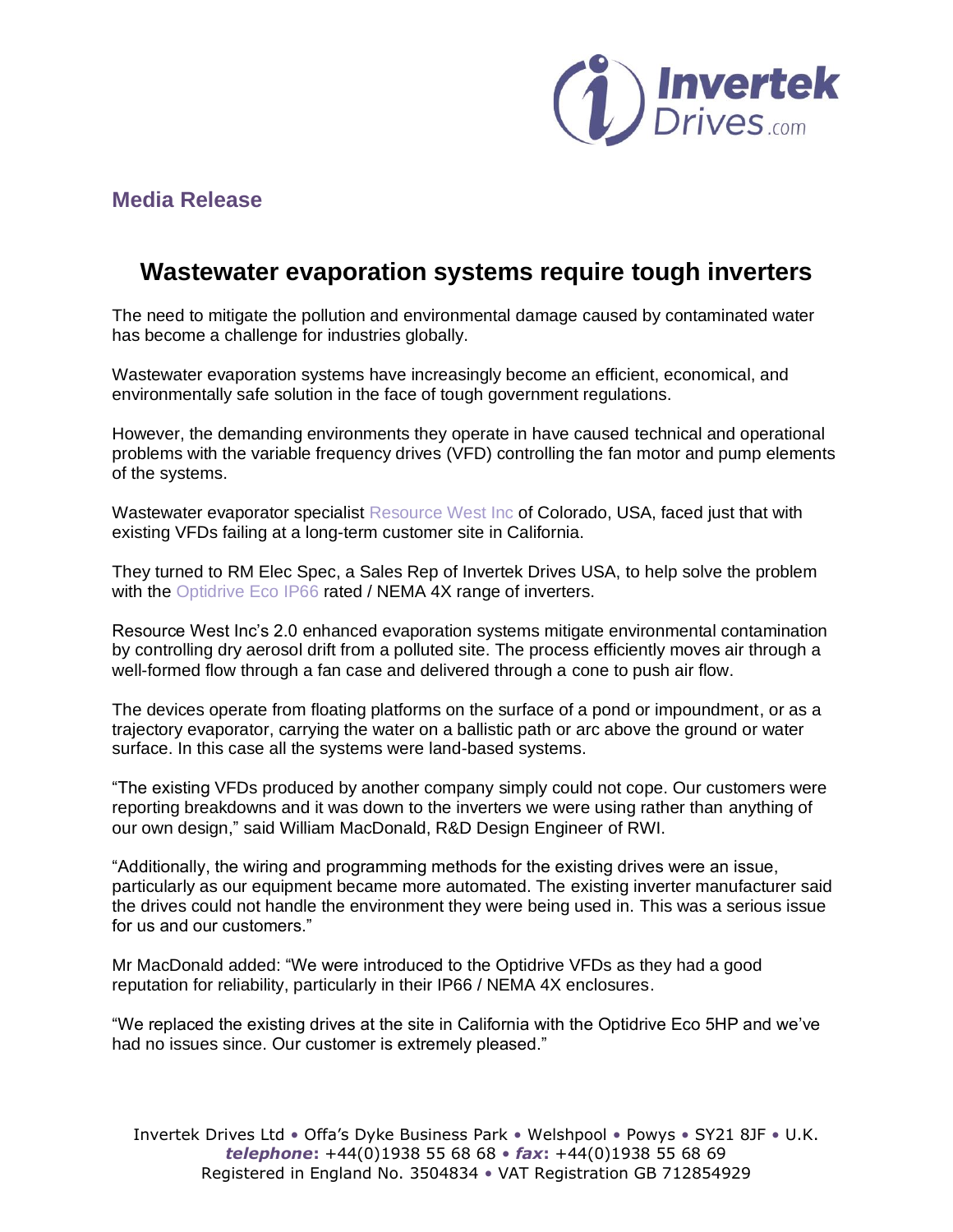

Four Optidrive Eco's 5.5kW, 7.5HP, 14A, three-phase (IP66 /NEMA 4X outdoor rated) were installed and commissioned in South Dakota along with two Optidrive Eco's 11kW (15HP), 24A, three-phase (IP66 / NEMA 4X) were installed.

"They have run smoothly ever since. Programming the drives is easy and we can do that direct from the unit, on a laptop or remotely. With the customer plugging in, we have been able to remotely monitor the evaporators and help our customers more quickly," said William MacDonald.

Pete Roberts, National Sales Manager at Invertek Drives USA, said the durability and reliability of the Optidrive Eco IP66 / NEMA 4X was more than demonstrated.

He said: "These drives are operating in an extremely harsh environment. In addition to the operational elements, they are also working in a range of changing weather climates. We're pleased how the drives are ensuring Resource West's customers have a reliable wastewater system operating."

More details about Resource West Inc's industrial mechanical evaporators can be found at www.resourcewest.com.

Information about the Optidrive range of VFDs can be found at [www.invertekdrives.com.](http://www.invertekdrives.com/)

**-END-**

## **For more media information, contact:**

Owain Betts, PR, Media and Communications

- t:  $+44(0)1938558253$
- m: +44 (0)7787 437 052
- e: Owain.Betts@invertek.co.uk
- w: www.invertekdrives.com

### **Notes to the Editor**

### **Invertek Drives**

Invertek Drives Ltd is dedicated to the design and manufacturing of electronic variable frequency drives for controlling electric motors. Established in 1998 it has grown year-on-year and is now one of the world's leading innovators in VFD technology.

In November 2019 it was acquired by Sumitomo Heavy Industries Ltd (SHI), a leading global manufacturer and distributor of power transmission and control equipment. Invertek's UK headquarters, located at Welshpool, Powys, UK, houses specialist facilities for research and development, manufacturing and global marketing.

Invertek Drives Ltd • Offa's Dyke Business Park • Welshpool • Powys • SY21 8JF • U.K. *telephone***:** +44(0)1938 55 68 68 • *fax***:** +44(0)1938 55 68 69 Registered in England No. 3504834 • VAT Registration GB 712854929